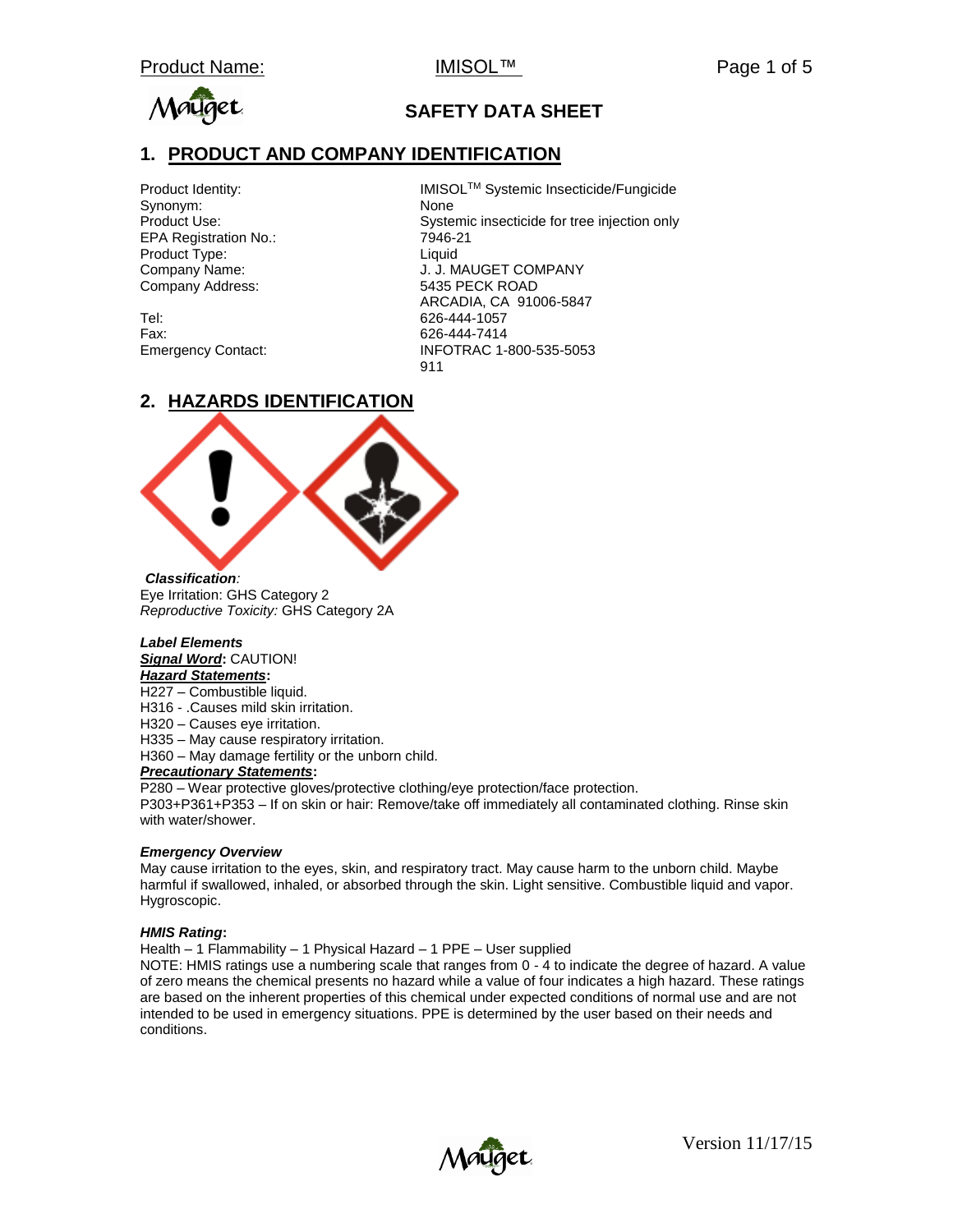### **3. COMPOSITION/INFORMATION ON INGREDIENTS**

| Imidacloprid                                                         | CAS<br>NO.<br>138261-41-3 | <b>OSHA</b><br>PEL.<br>N/A | <b>ACGIH</b><br>TLV<br>N/A | % Ingredient<br>5.00 |
|----------------------------------------------------------------------|---------------------------|----------------------------|----------------------------|----------------------|
| Debacarb<br>[2-(2-ethoxyethoxy) ethyl-<br>2-benzimidazole carbamate] | 62732-91-6                | N/A                        | N/A                        | 1.70                 |
| Carbendazim<br>Methyl 2-benzimidazole<br>carbamate                   | 10605-21-7                | N/A                        | N/A                        | 0.30                 |
| Other Ingredients Trade Secret                                       |                           | N/A                        | N/A                        | Trade Secret         |

## **4. FIRST AID MEASURES**

**INGESTION:** Call a poison control center or doctor immediately for treatment advice. Have person sip a glass of water if able to swallow. Do not induce vomiting unless told to do so by a poison control center or doctor. Do not give anything by mouth to an unconscious person.

**SKIN CONTACT:** Take off contaminated clothing. Rinse skin immediately with plenty of water for 15 – 20 minutes. Call a poison control center or doctor for treatment advice.

**EYE CONTACT:** Hold eye open and rinse slowly and gently with water for 15-20 minutes. Remove contact lenses, if present, after the first 5 minutes, then continue rinsing eye. Call a poison control center or doctor for treatment advice.

**INHALATION:** Move person to fresh air. If person is not breathing, call 911 or an ambulance, then give artificial respiration, preferably by mouth-to-mouth, if possible. Call a poison control center or doctor for treatment adivice.

**Target Organs:** Respiratory system, Eyes, Skin, Liver, Kidney, spleen, Blood

#### **Potential Health Effects**

**Acute Effects**

#### **Principle Routes of Exposure**

**Eyes:** Irritating to eyes.

**Skin:** Irritating to skin. May be absorbed through the skin in harmful amounts.

**Inhalation:** Irritating to respiratory system. May be harmful if inhaled.

**Ingestion:** May be harmful if swallowed. Ingestion may cause gastrointestinal irritation, nausea, vomiting and diarrhea.

**Chronic Effects:** Substances known to cause developmental toxicity in humans. Tumorigenic effects have been reported in experimental animals. Experiments have shown reproductive toxicity effects on laboratory animals. May cause adverse liver effects. May cause adverse kidney effects.

**HOT LINE NUMBER:** Have the product container or label with you when calling a poison control center or doctor, or going for treatment. You may contact **INFOTRAC 1-800-535-5053** for emergency treatment information.

**NOTE TO PHYSICIAN:** There is no specific antidote available. Treat patient symptomatically.

#### **5. FIRE FIGHTING MEASURES**

**EXTINGUISHING MEDIA:** Water spray, carbon dioxide, dry chemical, or foam **FLASH POINT:** No flash point observed. **FLAMMABILITY LIMITS:** UEL = 9.7%, LEL = 1.5% **SPECIAL EXPOSURE HAZARDS:** Use self-contained breathing apparatus, and full protective clothing. Use water spray to cool nearby containers and structures exposed to fire. **PRODUCTS OF COMBUSTION AND DECOMPOSITION:** See Section 10 – Stability and Reactivity

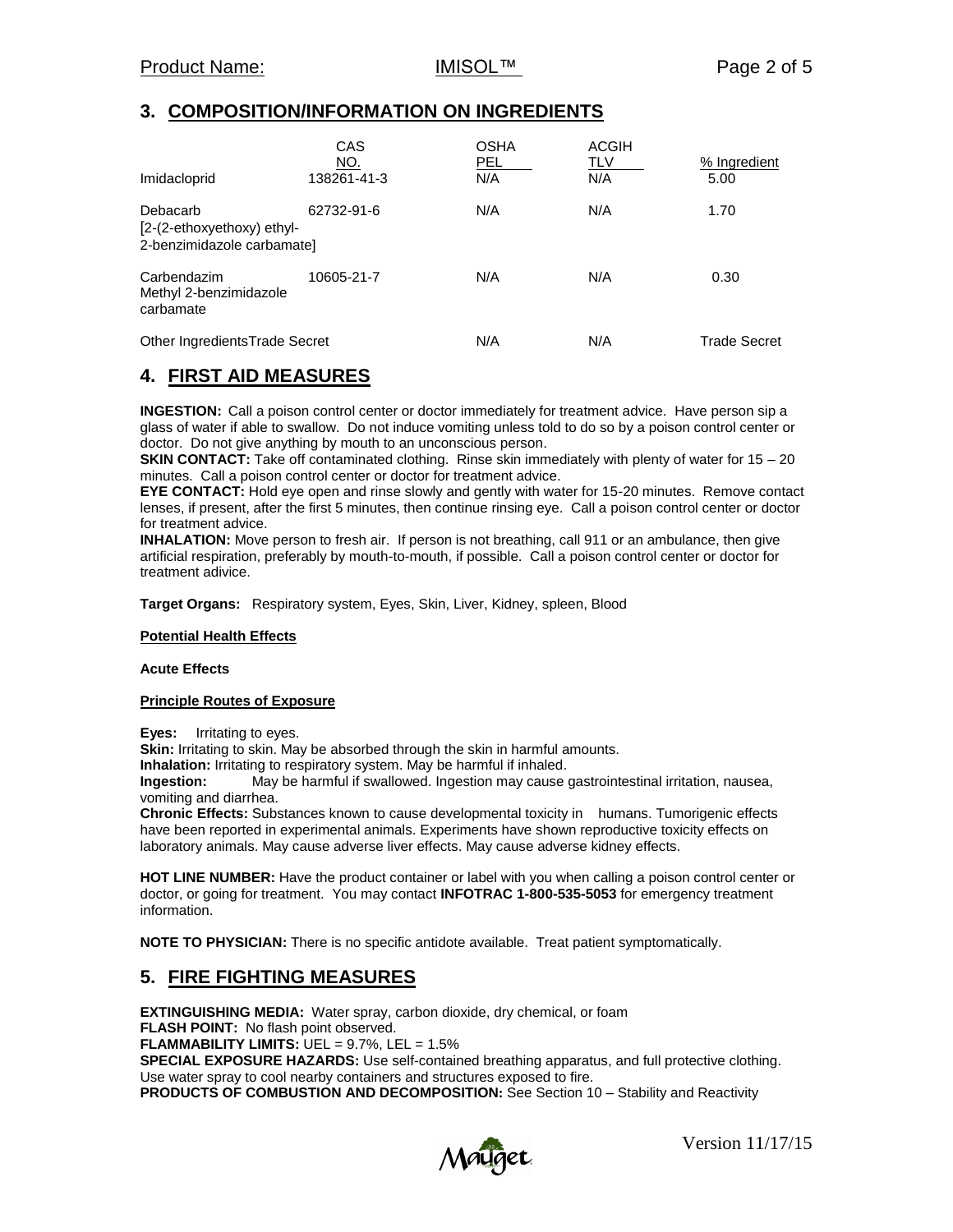## **6. ACCIDENTAL RELEASE MEASURES**

**Personal Precautions:** See Section 8 – Exposure Controls/Personal Protection

**Environmental Precautions:** Product is highly toxic to aquatic invertebrates. Do not allow material to enter streams, sewers, or other waterways. This product is toxic to bees exposed to direct treatment or residues on blooming crops. Use for tree micro-injection only as post-bloom application.

**Spill or leak procedures:** Small Spills – Clean up spills immediately, observing precautions in Section 8. Absorb spill with absorbent material such as pet litter. After removal, flush contaminated area thoroughly with water containing a strong detergent. Sweep up and place in a chemical container. Seal the container and dispose of in accordance with all State and Federal regulations. Large Spills – Keep out of streams and domestic water supplies. Dike area to prevent contamination of local water sources.

# **7. HANDLING AND STORAGE**

Store capsules in an upright position in a closed container. Store in a cool, dry place out of the reach of children. Do not contaminate water, food or feed by storage or disposal of capsules. Do not reuse microinjection capsules. Dispose of in accordance with all State and Federal regulations. Wash thoroughly with soap and water after handling and before eating, drinking, or using tobacco.

## **8. EXPOSURE CONTROLS/PERSONAL PROTECTION**

**Respiratory:** Not normally needed.

**Eye:** Wear protective eyewear (e.g., goggles or full-face shield)

**Ventilation:** Use where adequate ventilation is available.

**Other Protective Devices and Procedures:** Wear chemical resistant gloves, such as barrier laminate or butyl rubber ≥ 14 mils, neoprene rubber, or viton. Wear long-sleeved shirt and long pants, shoes plus socks. **General Hygiene Considerations:** Personal hygiene is an important work practice exposure control measure and the following general measures should be taken when working with or handling this material: 1) do not store, use and/or consume foods, beverages, tobacco products, or cosmetics in areas where this material is stored; 2) wash hands and face carefully before eating, drinking, using tobacco, applying cosmetics or using the toilet.

# **9. PHYSICAL AND CHEMICAL PROPERTIES**

**Appearance:** Amber colored liquid **Odor:** Woody fragrance **pH:** 3.00 @ 25° C **Boiling Point:** 178°C, 352°F **Melting Point:** N/A **Flash Point:** 87°C, 188°F **Evaporation Fate:** Slow (<0.01) Vapor Pressure: 0.2 mm Hg @ 20°C, 68°F **Vapor Density:**  $2.7$  (air = 1) **Viscosity:** 5.5 cP @ 50 rpm (20°C, 68°F) **Specific Gravity:** N/A **Density:** 1.14 g/mL **Evaporation Rate:** Slow (< 0.01) **Solubility in Water:** Limited

## **10.STABILITY AND REACTIVITY**

**Stability:** Stable under normal use and storage conditions **Conditions to avoid:** Heat, sparks or open flame **Materials to avoid:** Avoid oxidizing agents **Hazardous decomposition products:** Thermal decomposition products may include, but are not limited to, carbon monoxide and carbon dioxide. **Hazardous polymerization:** Will not occur

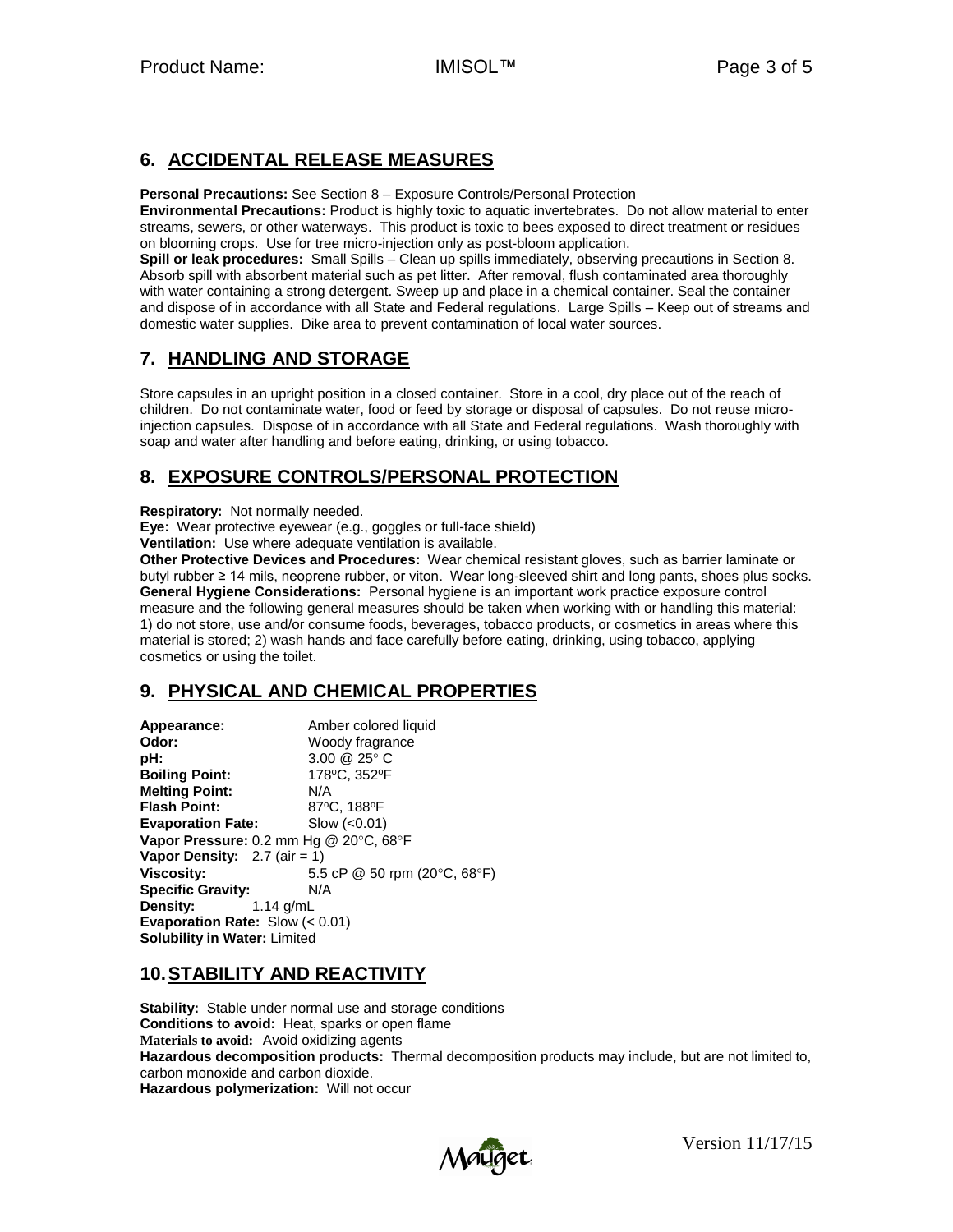## **11.TOXICOLOGICAL INFORMATION**

**Acute oral LD50:** Male and female rats > 2,000 mg/kg **Acute dermal LD50:** Male and female rats > 2,000 mg/kg **Primary eye irritation:** Mildly irritating to the rabbit eye **Primary skin irritation:** Classified as slightly irritating to rabbit skin. **Primary Dermal Irritation:** Index (PDII) = 1.2 **Dermal sensitization:** Not a skin sensitizer

### **12.ECOLOGICAL INFORMATION**

**Summary of effects:** Imidacloprid Technical is highly toxic to aquatic invertebrate species. Imidacloprid Technical is highly toxic to bees.

**Aquatic invertebrates:** EC50 < 1 ppm (Imidacloprid Technical)

#### **13.DISPOSAL CONSIDERATIONS**

If this product as supplied becomes a waste, it does not meet the criteria of a hazardous waist as defined under the Resource Conservation and Recovery Act (RCRA) 40 CFR Part 261. For disposal of wastes generated during use or if the material as supplied becomes a waste, dispose as directed on the label. Do not reuse container.

Observe all federal, state, and local laws concerning health and environment.

### **14.TRANSPORT INFORMATION**

**UN NO** None

#### **DOT Classification**

PROPER SHIPPING NAME: Pesticides, Liquid, Non-regulated HAZARD CLASS or DIVISION: Not regulated PACKING GROUP: N/A

#### **ICAO/IATA**

| <b>PROPER SHIPPING NAME:</b><br><b>HAZARD CLASS or DIVISION:</b><br><b>IDENTIFICATION NUMBER:</b> | Pesticides, Liquid, Non-regulated<br>Not regulated<br>N/A |
|---------------------------------------------------------------------------------------------------|-----------------------------------------------------------|
| <b>B/L Freight Classification</b>                                                                 | Pesticides, Liquid, Non-regulated                         |
| <b>IMO</b><br><b>PROPER SHIPPING NAME:</b><br>HAZARD CLASS or DIVISION:                           | Pesticides, Liquid, Non-regulated<br>Not regulated        |

For further information relative to spills resulting from transportation incidents, refer to the latest Department of Transportation (DOT) Emergency Response Guidebook for Hazardous Materials Incidents.

## **15.REGULATORY INFORMATION**

PACKING GROUP: N/A

**OSHA:** This product is considered hazardous under the criteria of the OSHA Hazard Communication Standard 29 CFR Part 1910.1200.

**TSCA:** The product is exempt from TSCA regulation under FIFRA Section 3(2)(B)(ii) when used as a pesticide.

**CERCLA:** Reportable Quantity not applicable.